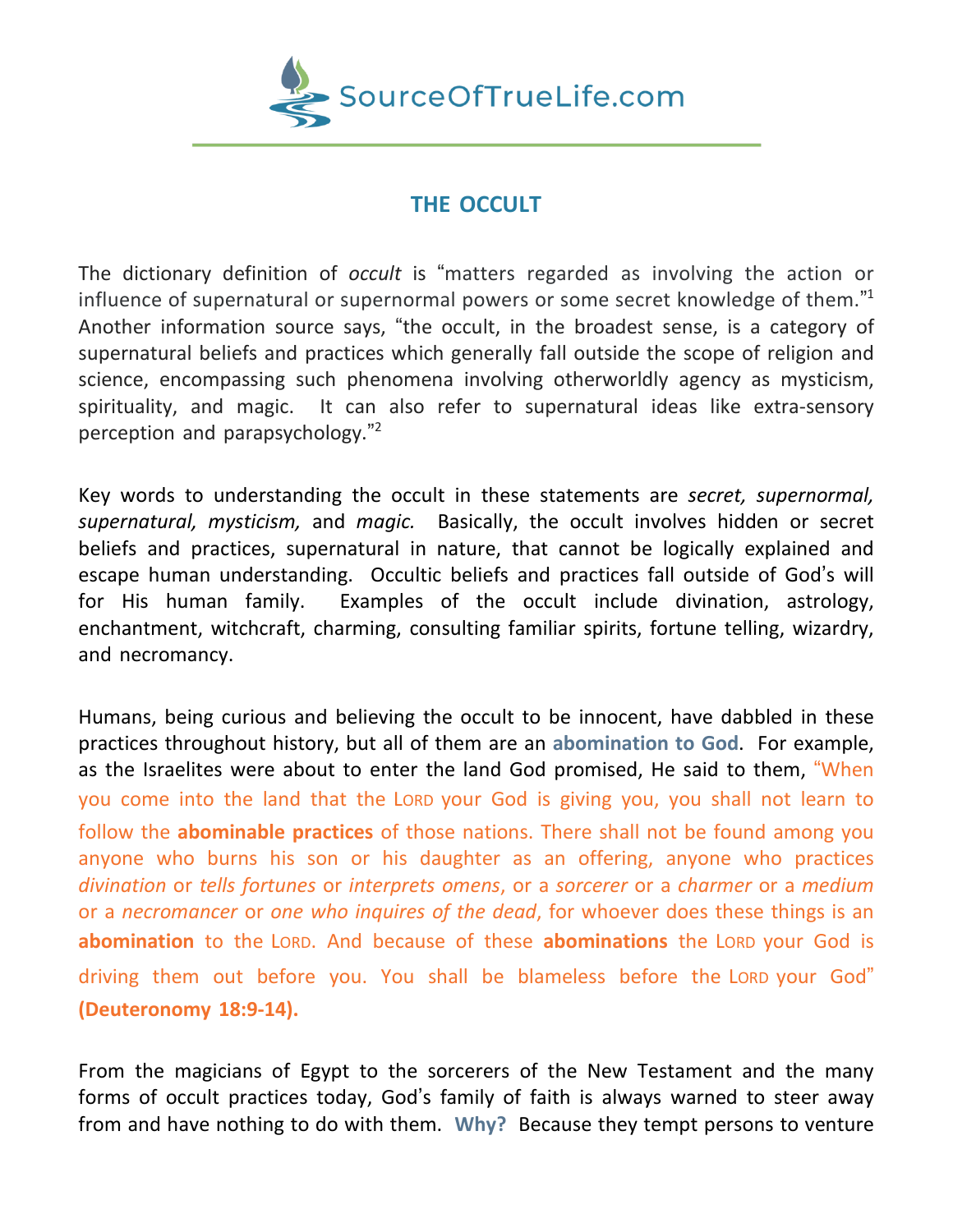into dark places that God does not want them to visit or they embrace spiritual or supernatural powers other than the One True Spirit of God.

### **The Bible and the Occult**

In the various translations of the Bible, the word *occult* can be found 12 times – seven in the Old Testament and five in the New Testament. $3$  Many other biblical references are made specifically to occult *practices*, without actually mentioning the word occult. Some of these will be cited directly. Every use of the word *occult* and references to practices associated with it have negative connotations because they sidestep God. They seek the use of powers reserved only for our Mighty God. All are similar in nature. Here are the primary occult practices mentioned in the Bible, with explanations and biblical references:

## **Divination**

Divination is defined by Merriam-Webster as "the art or practice that seeks to foresee or foretell future events or discover hidden knowledge usually by the interpretation of omens or by the aid of supernatural powers." God has always shown the way for his human family. This has occurred by direct communication, via chosen prophets, the biblical message recorded by any scribes and, most of all, by coming to this earth personally as Jesus of Nazareth who is the Way, the Truth, and the Life **(John 14:6).** Divining anything other than by God's Spirit is clearly addressed in scripture: **Deuteronomy 18:10-13; 1 Samuel 15:23; Jeremiah 27:9; Acts 16:16-18.**

#### **Astrology**

Astrology is defined as "the divination of the supposed influences of the stars and planets on human affairs and terrestrial events by their positions and aspects."<sup>1</sup> This relates directly to divination, just explained. Human affairs are directed by God, not by the normal motion of matter in the universe. When any heavenly body has signaled earthly events, God was the source of them **(Isaiah 38:7-8; Matthew 2:1-2).** Some good scriptures on astrology can be found in **Deuteronomy 4:19; Isaiah 47:13- 14,** and **Galatians 5:20-21 (ESV).**

#### **Enchantment**

Enchantment sounds innocent enough in today's languages. In biblical times and since, enchantment involves a diviner, magician, fortune teller, necromancer or astrologer casting a spell or putting a curse on someone or some thing. It is the practice of magical arts, control using magical words and rites by a power other than that of God, i.e., satanic power. A few Bible passages addressing enchantment done by diviners,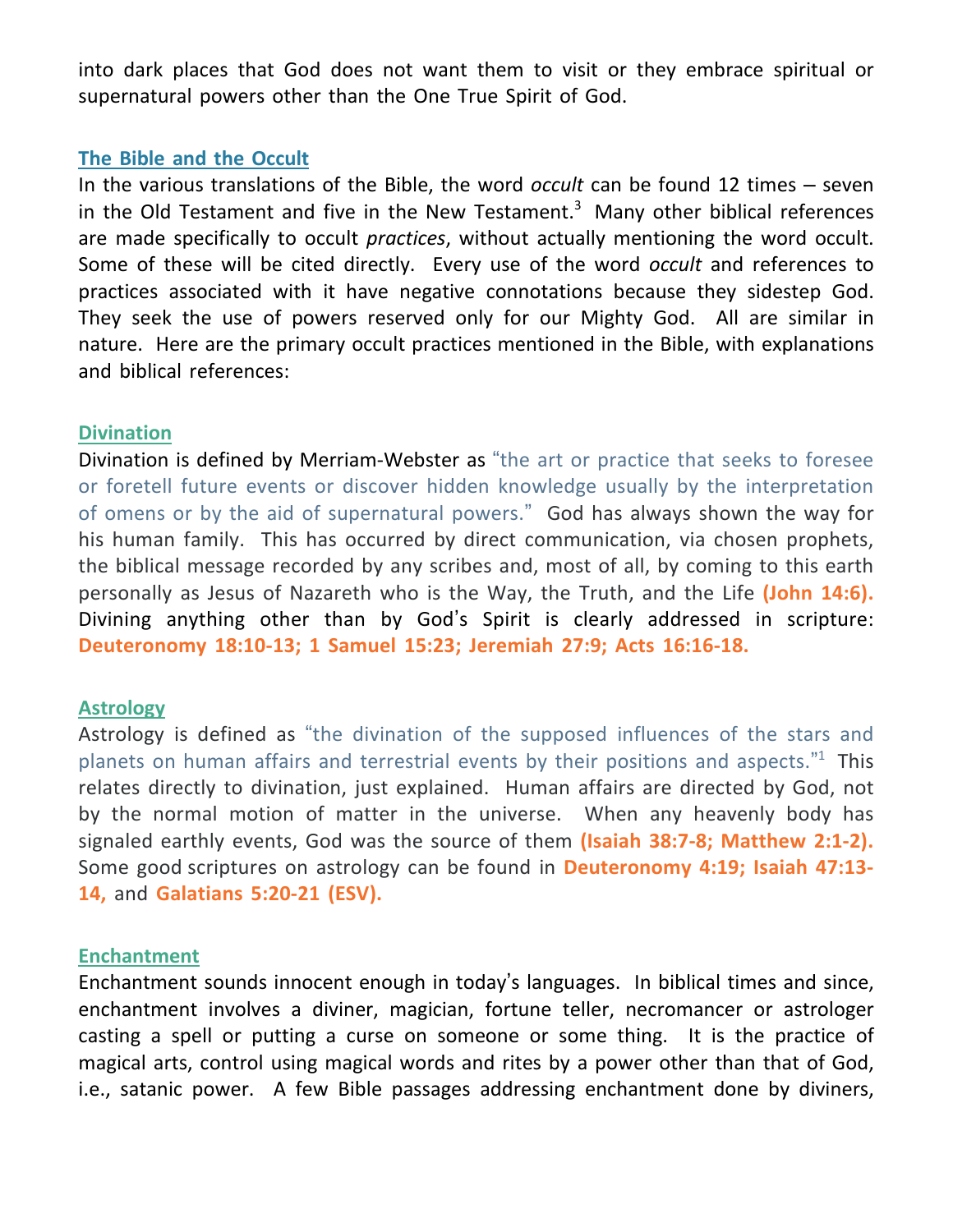magicians, astrologers, and others can be found in **Levitcus 19:26, 2 Kings 21:6** and **Revelation 18:23.**

## **Witchcraft**

Our friends in ministry say "Witchcraft and its many cousins, such as fortune-telling and necromancy, are Satan's counterfeits to holy spirituality. The Bible expressly condemns all forms of witchcraft."<sup>3</sup> People seek supernatural powers and experiences from the satanic world when they should be seeking them from the Holy Spirit of God. Witchcraft under the Old Covenant carried a penalty of death **(Deuteronomy 18:9-13).** In the New Covenant of grace by faith in Jesus Christ, though free from the Law, we are informed that those who practice such things will not inherit the kingdom of God **(Galatians 5:19- 21).** Those who would desire to spend eternity in God's presence should only seek the mighty power of the Spirit of God.

# **Charming**

Charming is the practice of casting spells by an enchanter or magician. The magicians of Egypt practiced charming in front of Moses but were overpowered by the hand of God **(Exodus 8:16-19).**

## **Consulting With Familiar Spirits**

Familiar spirits, a term used in the Old and New Testaments, refers to demonic spirits close or near to persons, like mediums or sorcerers, who communicate with them. Children of God should have nothing to do with such consultations. Biblical references against consulting with familiar spirits include **Leviticus 19:31; Deuteronomy 18:9-13; 2 Kings 21:6; Isaiah 8:19;** and **Ephesians 6:12.**

#### **Fortune Telling**

Fortune tellers are either 1) fakes or deceivers who have no clue about your future or fortunes, telling you something made-up for the purpose of making money; or 2) persons who, like those consulting with familiar spirits, tap the demonic world and pass along true or false information about your future, again for the purpose of making money. Like all other forms of the occult, the Bible provides stern warnings like **Deuteronomy 18:10-12; 1 Chronicles 10:13-14;** and **Acts 16:16-19.**

#### **Wizardry**

A wizard is one who practices magic or sorcery by tapping into unknown powers apart from the power of God. Harry Potter books and films have made wizardry very popular today. Unfortunately, the central themes of wizardry are witchcraft, casting spells, and other practices previously noted. While children and their parents perceive all of this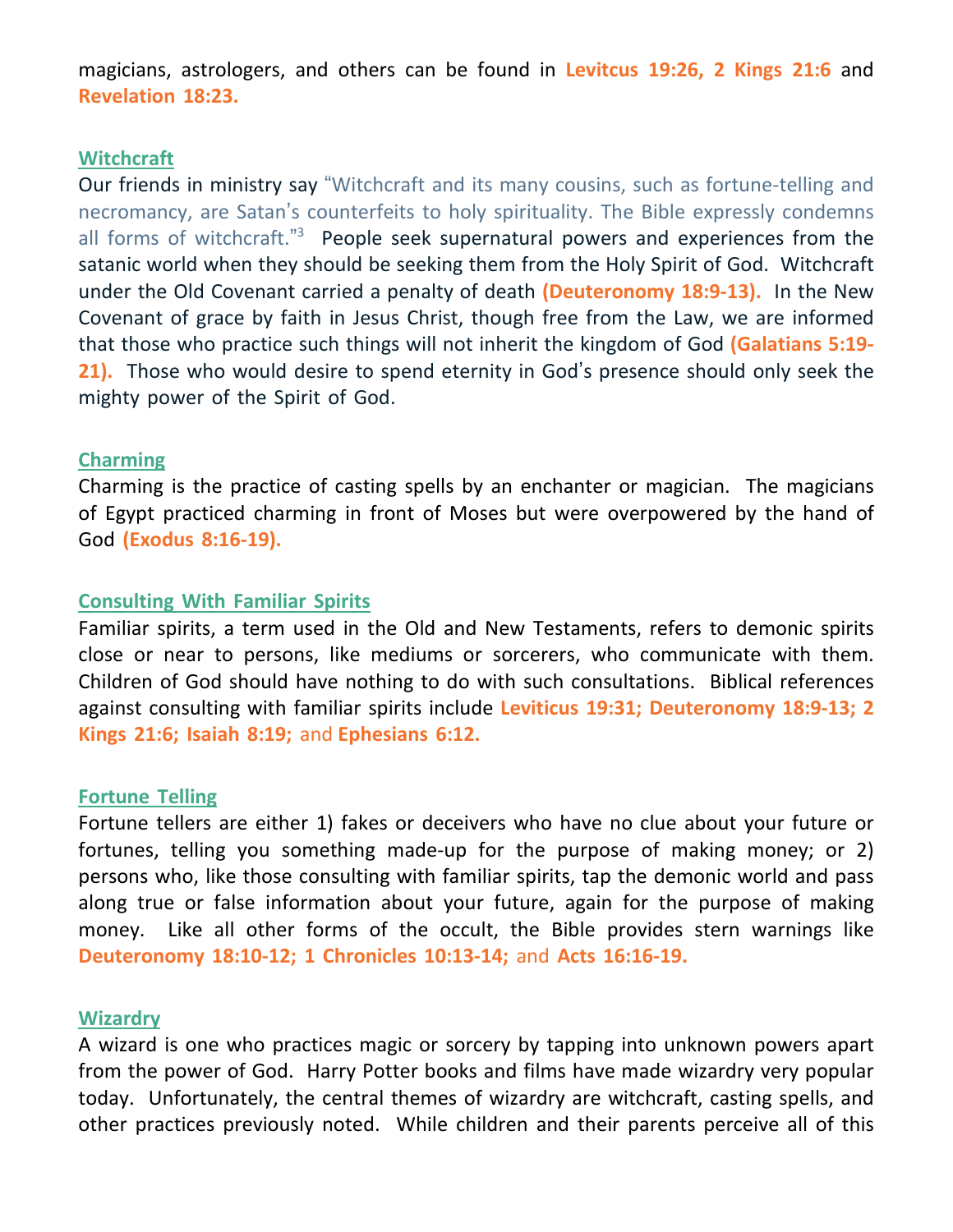to be harmless entertainment, the Bible strongly warns against involvement in any form of wizardry or spiritism outlined in this article. **Deuteronomy 18:10-11** is the strongest warning of many. If these practices are detestable in the sight of God, why would you want to embrace them? As followers of Christ, you are encouraged to fill your minds with "whatever is true, whatever is noble, whatever is right, whatever is pure, whatever is lovely, whatever is admirable – think about such things" **(Philippians 4:8).** Many today are filling their minds with things that are not true, noble, right, pure, lovely, or admirable. Most importantly, wizardry is an affront to God because He is not the source of its practices and wizardry presumes power not explained. Ask yourself this question – what is the source of the power, real or imagined?

## **Necromancy**

Necromancy is magically conjuring dead spirits to reveal future events or influence them. The word is used interchangably in various translations of the Bible with sorcery, divination, and other forms of spiritism detested by God. Necromancy is to be avoided by the people of God **(Leviticus 19:26; Deuteronomy 18:10,** and **Galatians 5:19-20).**

# **Path to the Occult**

Many believe the occult to be harmless and, out of curiosity, start dabbling with things they believe to be innocent like ouija boards, Tarot cards, palm reading, or relying on their daily horoscope. Even if, at first, they don't put much credibility in the answers they get or the futures predicted for them, increasing reliance on an unknown power can become a dangerous reality about which Paul warned Timothy – "the Spirit clearly says that in later times some will abandon the faith and follow deceiving spirits and things taught by demons. Such teachings come through hypocritical liars, whose consciences have been seared as with a hot iron" **(1 Timothy 4:1-2).**

# **Closing Thoughts**

**\_\_\_\_\_\_\_\_\_\_\_\_\_\_\_\_\_\_\_\_\_\_\_\_\_\_\_\_**

Occultic practices should be avoided altogether because they are a substitute for the power of God. The Bible makes it clear that such things are an abomination to God. They either summon the demonic world and the powers of darkness or they deceive curious persons and trap them in those powers at some point. The Holy Spirit of God is the one true power to Whom you need to be connected through Jesus Christ.

There are other spirits in the universe besides the Holy Spirit of God and human spirits. We encourage you to read our article entitled **The Spirit World**. We also encourage you to "be strong in the Lord and in **his** mighty power," putting on the whole armor of God and by being spiritually alert **(Ephesians 6:10-18).**